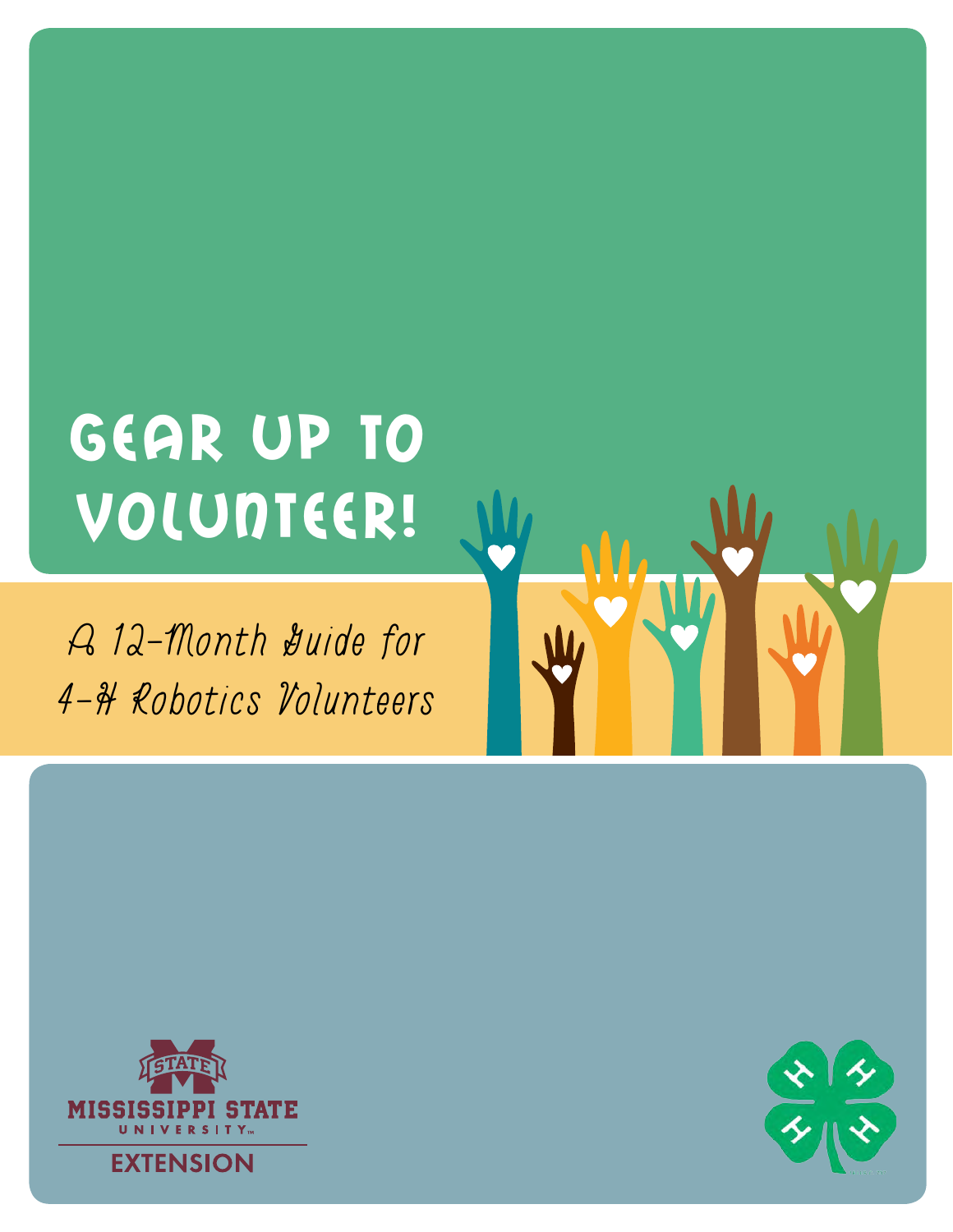### What Is a 4-H Robotics Volunteer?

A 4-H Robotics volunteer is someone who has a heart for youth and a desire to help them grow. A robotics volunteer does not have to be a rocket scientist, engineer, or computer programmer. All it takes is heart, the willingness to persevere when things don't work out, and the ability to have fun.

According to a research study done in 2013, there are three primary factors that influence volunteers to participate in the 4-H Robotics project:



"We make a living by what we get, we make a life by  $what$  we give."  $\blacksquare$  - Winston Churchill

- Volunteers want opportunities for young people to be engaged in positive activities.
- Volunteers want to help create future opportunities for young people.
- Volunteers want young people to know how to persist in the face of difficulty.

Most volunteers do not have a background in robotics. Rather, they have a history of caring and of desiring the very best for the young people they work with. That is what makes the very best volunteer heart.

So, if HEART is the primary characteristic of a 4-H Robotics volunteer, do you have what it takes?

Many volunteers say, "I think I have the heart, but I don't know how to get started. Can't my Extension agent do this?"

Keep in mind that your Extension agent oversees nearly 100 different 4-H projects, from poultry to land judging, and robotics is just one of those projects. He or she will need committed volunteers like you to make robotics work in your county.

The first step is to sit down with your Extension agent and devise a strategy for your club. This guide is a resource for that meeting.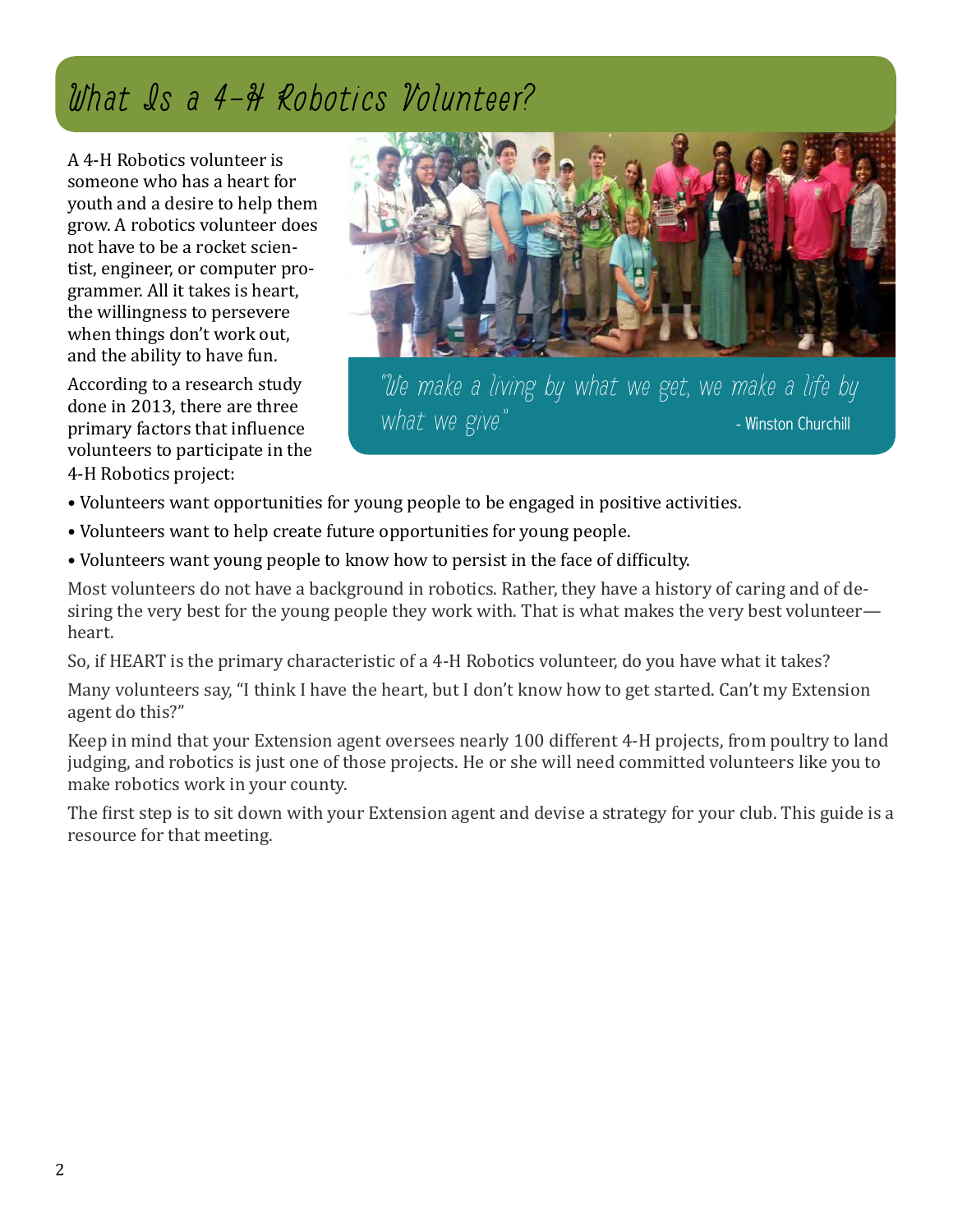### SEPTEMBER ... Is for Jeam-Building

#### *4-H Robotics has to be about more than building and programming. It has to help young people learn how to thrive in today's fastpaced society.*

The 4-H Robotics program brings a diverse body of young people to the county Extension office. A typical group includes high school football players, home-schooled students, young people with special needs, quiet kids with a love of all things LEGO, and a host of parents who hope that this will be beneficial for their children. Everyone comes with different expectations, and your job as the lead volunteer is to help get everyone in the same place.

For starters, get the parents involved. Don't try to do it alone. Give each parent a job. Host a parent and/or volunteer involvement meeting with specific activities or jobs that parents can do to help the club. Your first meeting should be about building relationships. Each young person needs to understand that he or she is an important member of the team, and, together, they can accomplish their goals while having fun.

Use resources like this publication or Kris Bordessa's book *Team Challenges* for ideas on team-building exercises.



The first meeting should have a 2:1 ratio—two team-building exercises for every one robotics or engineering activity. Try not to let the meeting run longer than an hour. A typical meeting might include a 5-minute introduction and pledge, 25 minutes for team building, 15 minutes for a short activity, and 15 minutes for a snack. The goal for the first meeting is to set the tone for the rest of the year.

Teamwork, fun, and 4-H are the primary goals to get your group started. Everything else will develop and build from those goals.

#### *First Club Meeting*

- Welcome and 4-H pledge (5 minutes)
- Team-building activity #1 (Bordessa, p. 32) (15 minutes)
- Team-building activity #2 (Bordessa, p. 33) (10 minutes)
- Building a circuit (Junk Drawer Robotics, Level 2, p. 34) (15 minutes)
- Create a circuit snack (www.evilmadscientist. com/2007/circuitry-snacks/) (15 minutes)
- Set next meeting time
- Dismiss

#### *Jobs for Parents and Volunteers*

- Snack leader
- Deadlines and paperwork for events leader
- Logistics and meeting places leader
- Team-building leader
- Finding and procuring supplies leader
- Community service leader
- Robot-building leader
- Programming leader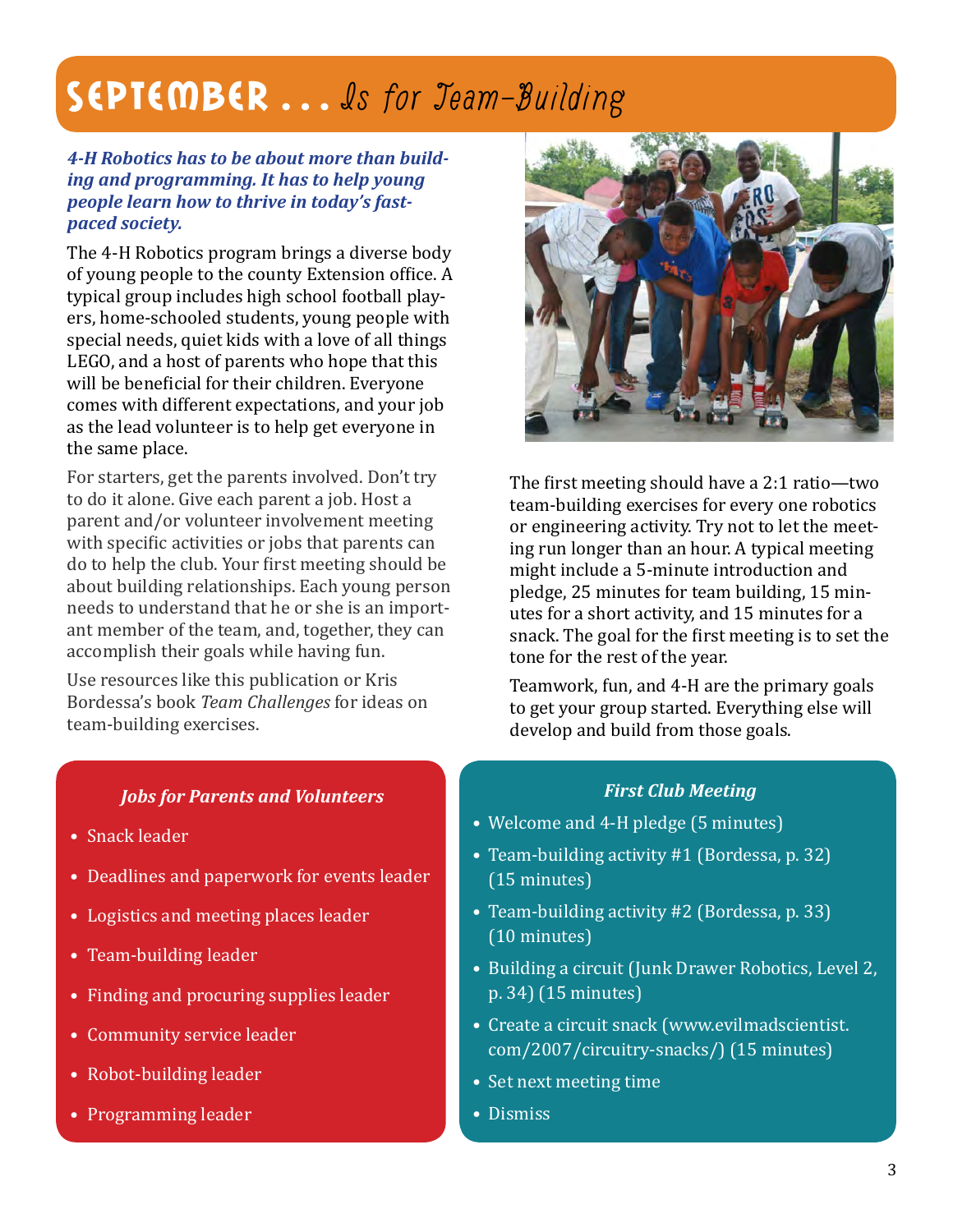### OCTOBER ... Js for the dtate Jair!

Don't own a goat to show at the State Fair? Not a problem! Every year, the Robot Round-Up is held at the 4-H Village during 4-H Day at the State Fair. 4-H'ers who attend can get a free ticket to the fair and take part in their first judged event for the year.



Contact your Extension agent for details on signing up! You don't want to miss the deadline.

4-H'ers can work in groups of two to three to build a robotic animal. Plan on at least one meeting to build and at least one meeting to program.

This is also a great time for older 4-H'ers to give back by helping Cloverbuds create a "baby" robotic animal. The highest award given at the Robot Round-Up is Best in Show.



|                                                        | Links<br>Minday<br><b>Alligator</b><br><b>Elephani</b><br>Hinds.<br>Other<br>There are three age groups:                                                                                                                                            | Group L Baby Animals' Group 2 & 3: NAT Animals<br>Rabbit<br>Spidit<br>Allegator<br>Petroti<br>Skimk<br>Dolphin<br>Canad<br>Fron:<br>Peacock.<br>Sooke<br>Polar Base<br>Gordla<br><b>Chick</b><br>Detein<br>Shork<br>Other |
|--------------------------------------------------------|-----------------------------------------------------------------------------------------------------------------------------------------------------------------------------------------------------------------------------------------------------|---------------------------------------------------------------------------------------------------------------------------------------------------------------------------------------------------------------------------|
| LEVEL.                                                 | ROBOT TYPE                                                                                                                                                                                                                                          | AGE.                                                                                                                                                                                                                      |
| Group 1                                                | <b>Baby Animals (WeDo Robotics)</b>                                                                                                                                                                                                                 | 5-7 years old/Cloverbud<br>(not 8 in 1-H years).                                                                                                                                                                          |
| Group 2                                                | <b>Any Animal CVXT Robones)</b>                                                                                                                                                                                                                     | 8-13 years old<br>(Junior 4-H'ers)                                                                                                                                                                                        |
| Group 3                                                | Any Animal (NXT Robotics)                                                                                                                                                                                                                           | 14-18 years old<br>(Semor 4-H'ers)                                                                                                                                                                                        |
| Details to Note:<br>33<br>findsy attenuals) available. | Robots are available to check out on a first come first serve basis. Your 4-H agent<br>may contact Mariah Smith at uncealas@ext.misstate.edu tei sign-up for a<br>robot. We have 20 NXT robots available and 11 WeDo Robots.                        |                                                                                                                                                                                                                           |
| 29                                                     | You may began supring up on September 5th at 8:00 A.M. Once you<br>have ugned-up, you may pick up the robot at any point in time after that.                                                                                                        |                                                                                                                                                                                                                           |
|                                                        | Budding instructions and programming instructions will be made-<br>available citber by e-mail or posted on the Facebook page (find us at<br>Mississippi Bots on Facebook).                                                                          |                                                                                                                                                                                                                           |
| $\Box$                                                 | All judging will be based on a rubrit. You can find a lask to the rubric on<br>the Facebook page or request to estual.                                                                                                                              |                                                                                                                                                                                                                           |
| saurands distring inidense.                            | 51 Picase brang your robotic animal in the State Fan 4-11<br>Village on October 12, 2013. Check-in began at 8:30 A.M.<br>and will containe until 9:30 A.M. Judging starts promptly at<br>10.00 A.M. Youth are not required to stay with the robotic |                                                                                                                                                                                                                           |

Robon must be picked up by 2:00 P.M. on October 12th

#### *Robotic Animals*

Check out these books to help build your robotic animals:



#### The Lego Mindstorms NXT Zoo!



#### Lego Mindstorms NXT Robots Alive! Endangered Species



#### NXT One-Kit Creatures

Or these websites: http://nxtzoo.com/ www.nxtprograms.com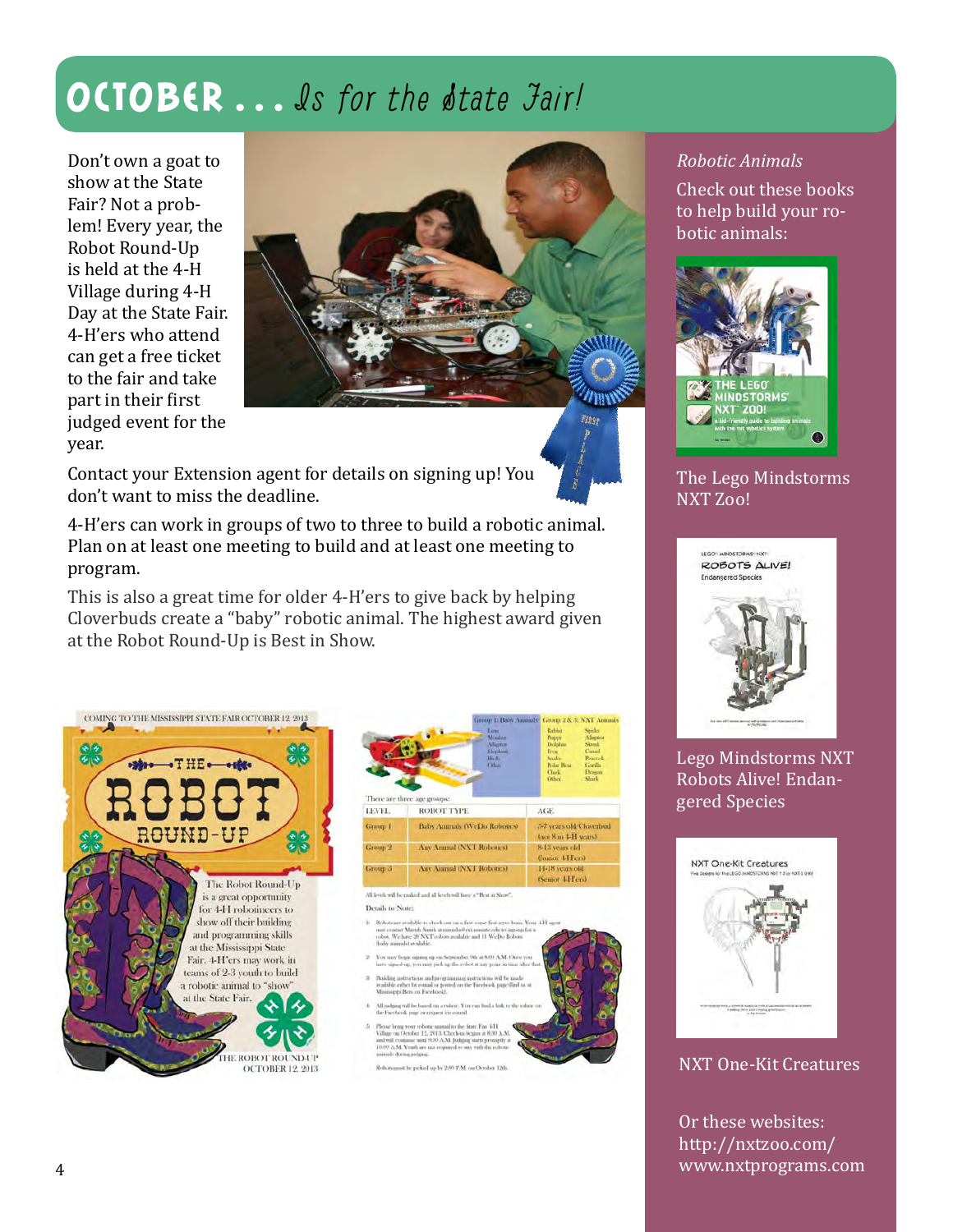### November…Is for Voting!

By now, you should have a pretty good feel for which young people will be active participants in your club. Consult with your Extension agent and decide when the club should hold officer elections.

Go over the roles of each officer, and ask 4-H'ers to think about which role they would be most interested in. 4-H'ers should give presentations in front of the group on why they should be elected and how they will best help the club.

Allow 4-H'ers in the club to vote, and announce the officers. Be sure those members who did not win the election have a role to play. Schedule a meeting with the newly elected club officers. These officers should begin the process of taking over the club meetings and planning them with help from the volunteers.

#### *Questions to Ask*

Who will open the meetings? Close? Who will lead the 4-H pledge? Who will be in charge of the recordbook?

Your job now is to help the 4-H'ers transition into taking responsibility for the club. The degree to which they succeed largely depends on your ability to let them be in control and even sometimes fail.

Failure isn't pleasant and it is hard to watch, but your job as the volunteer is to coach them through it. How do they recover from miscommunication, flared tempers, and bruised egos? Your job is not to let them drown in it, but to offer support, advice, and



encouragement. Also, it is your job, as the adult, to know when to step in and take action when a situation escalates.





November is also for sharing. The robots are already built (from the State Fair), so get your 4-H club out there in the community and let them showcase what they have done. Coordinate a county Robot Zoo and take it to local elementary classes. Incorporate the Parts of a Robot activity and read *Robots, Robots Everywhere!* by Sue Fliess to help teachers meet Common Core standards for the classroom.

#### *Third Club Meeting*

- Team-building activity #1
- Officer elections
- Build the Can Can Robot (Junk Drawer Robotics, Level 2, p. 38)
- Team-building activity #2
- Snack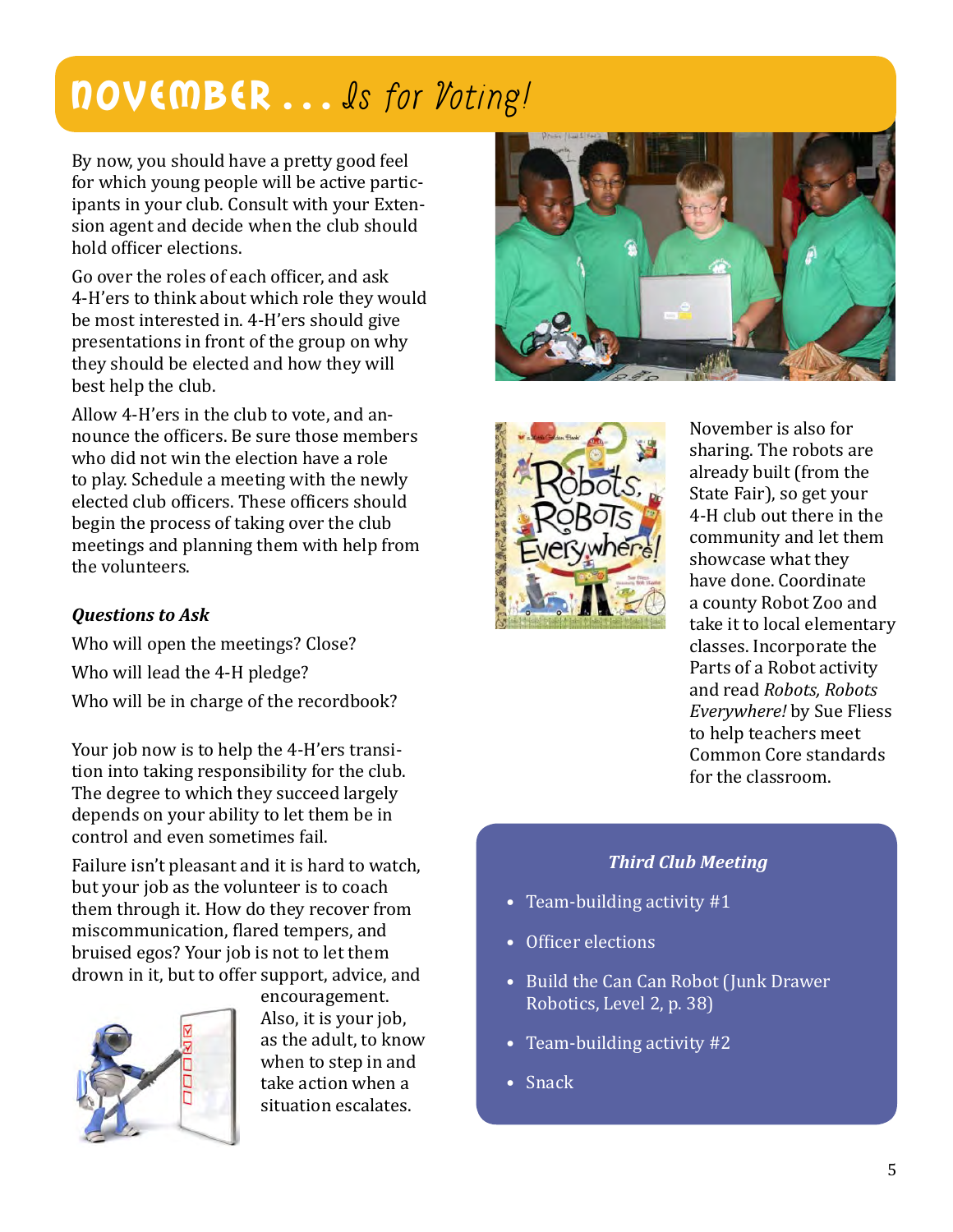### DECEMBER ... Is for docializing!



The weeks leading up to Christmas can be tough to schedule a robotics club meeting, but it can be well worth it for the 4-H'ers. In the hustle and bustle, it's a time for them to connect and recharge while parents are out doing last-minute shopping.

It also provides an opportunity for young people to think about others beyond themselves. It is a great time to practice the "hands to larger service" portion of the 4-H pledge. Can they do a service project in the community together, followed by a Christmas get-together? Or can they say thanks for all of the support they get from their local Board of Supervisors, volunteers, and others who have helped them throughout the year?

#### *Ideas for December*



Make an LED ornament (http://makezine.com/ projects/led-robot-ornament/)



Create claybot ornaments from clay and old watch parts



Create a roboclock from old blocks, salt shakers, and clocks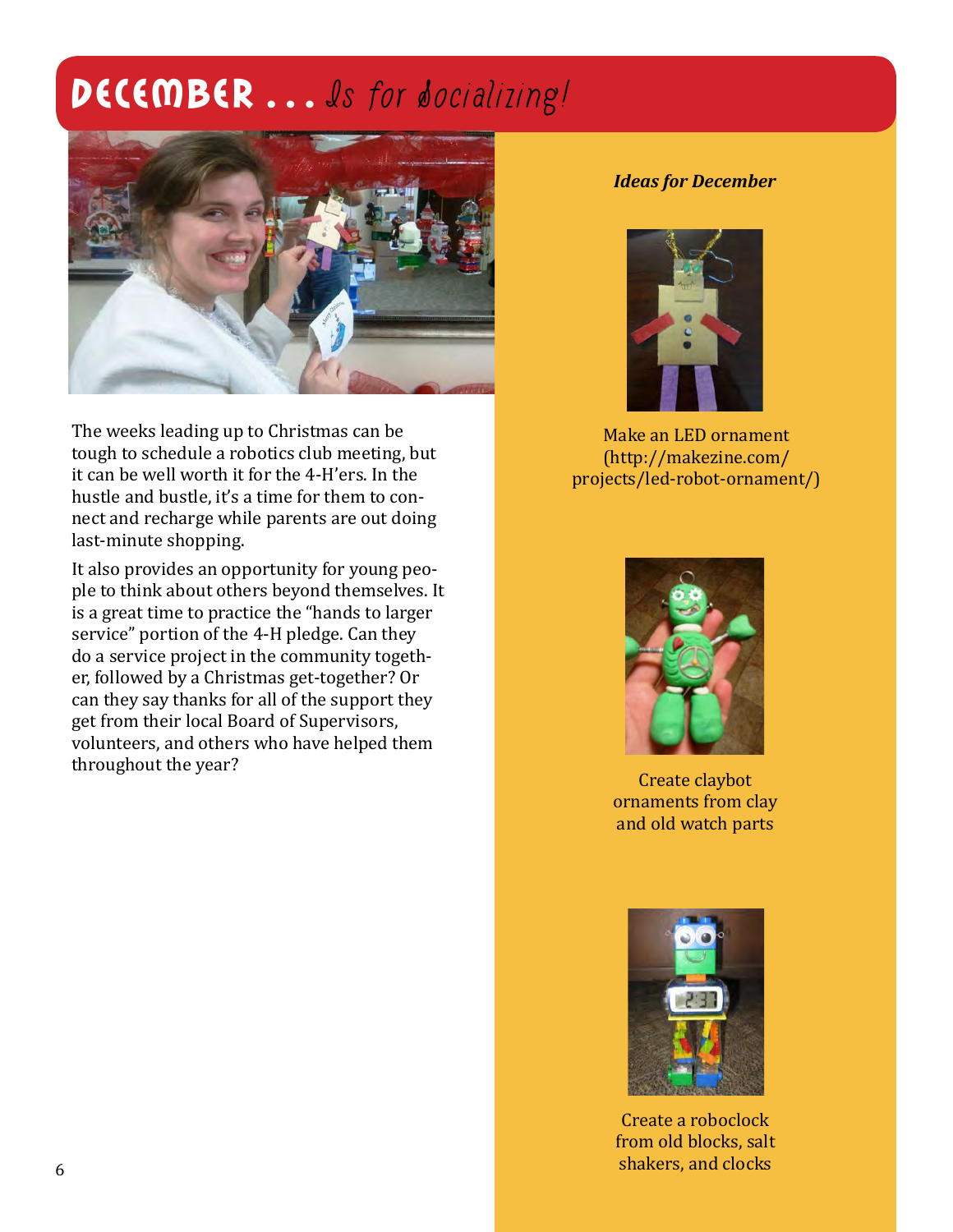### JANUARY... Is for New Beginnings!

January is a time for all 4-H robotineers, volunteers, and agents from across the state to come together to find out what each group is doing. This is also when the robotics curriculum for the next 5 months is revealed. This event is called Robotics Kick-Off. Make sure you register with your Extension agent.

It is very hard for robotics volunteers to catch up if they miss this meeting. This year, the format will be different than in the past. Kick-off this year will feature volunteer-, agent-, and youth-led sessions.

#### *Fifth Club Meeting*

- Team-building activity #1 (Bordessa, p. 35)
- Build an electric highway (http://pbskids. org/designsquad/parentseducators/ resources/electric\_highway.html)
- Prep for Kick-Off presentations (deadline to submit is in December). This is a great opportunity for members to polish their speaking skills and build a résumé.

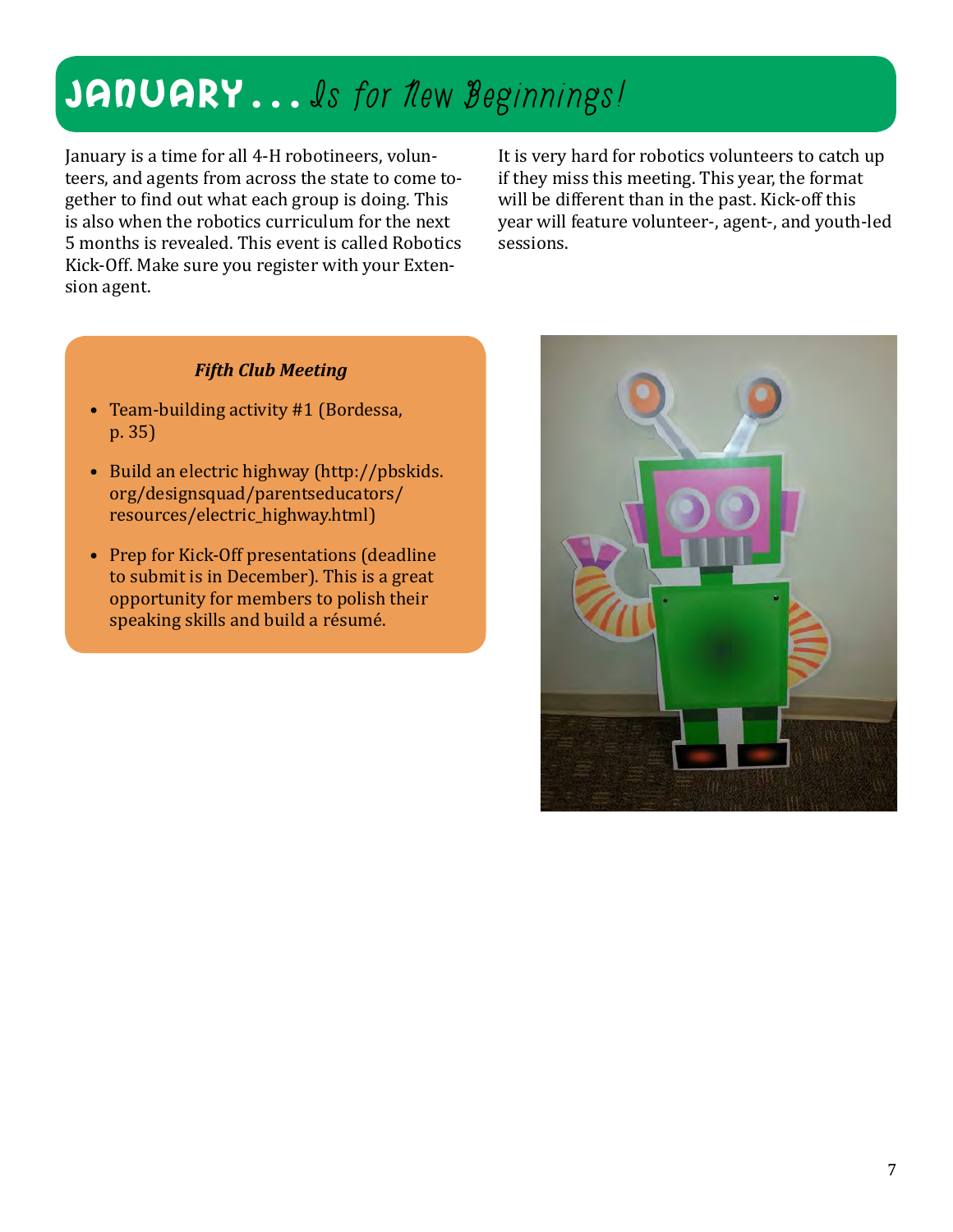### FEBRUARY... Is for the Love of All Things Robotics



If January marks the beginning of the 4-H Robotics season, February is when your club should start cementing as a group. The focus now turns to learning the ins and outs of programming your robot.

At the 4-H Robotics Kick-Off in January, four building challenges and four

programming challenges will be given: one of each for the months of January, February, March, and April.

Each of these challenges builds on the previous challenge and helps 4-H'ers prepare for contest at 4-H Club Congress and 4-H Project Achievement Days.

Participants will gravitate to building, programming, or other tasks (like creating a presentation or speech). The job of the volunteer is to rotate 4-H'ers through different jobs so that each person gets to experience the design and implementation process. What about young people who just don't do robotics? That's OK, too. We need those 4-H'ers to provide a counterbalance to the intensity that robotics can sometimes bring out of the group. They can lead team-building activities, work on marketing, and help facilitate.

#### *Sixth Club Meeting*

- Team-building activity #1: Team Talk (Bordessa, p. 54)
- Engineering activity: RoboWheel (http://pbskids.org/designsquad/build/ robo-wheel/)
- Robotics activity: Building and programming challenge will be released at Kick-Off.
- Complete county challenges given at Kick-Off.



*Turn On Robot TV*



Each month, all 4-H'ers, volunteers, and agents will meet together on the Extension Center for Technology Outreach distance education interactive video network (say that three times fast!). Each club can meet at their local county Extension office or watch from a computer that has access to the Internet.

Be sure to make arrangements with your local county Extension office before the meeting, as the room may already be reserved.

#### **What are Club Congress and Project Achievement Days (often referred to as PAD)?**

They are competitive events where 4-H'ers can showcase what they have learned. Club Congress is for senior 4-H'ers ages 14–18 as of January 1. Project Achievement Days is for junior 4-H'ers ages 10–13 as of January 1.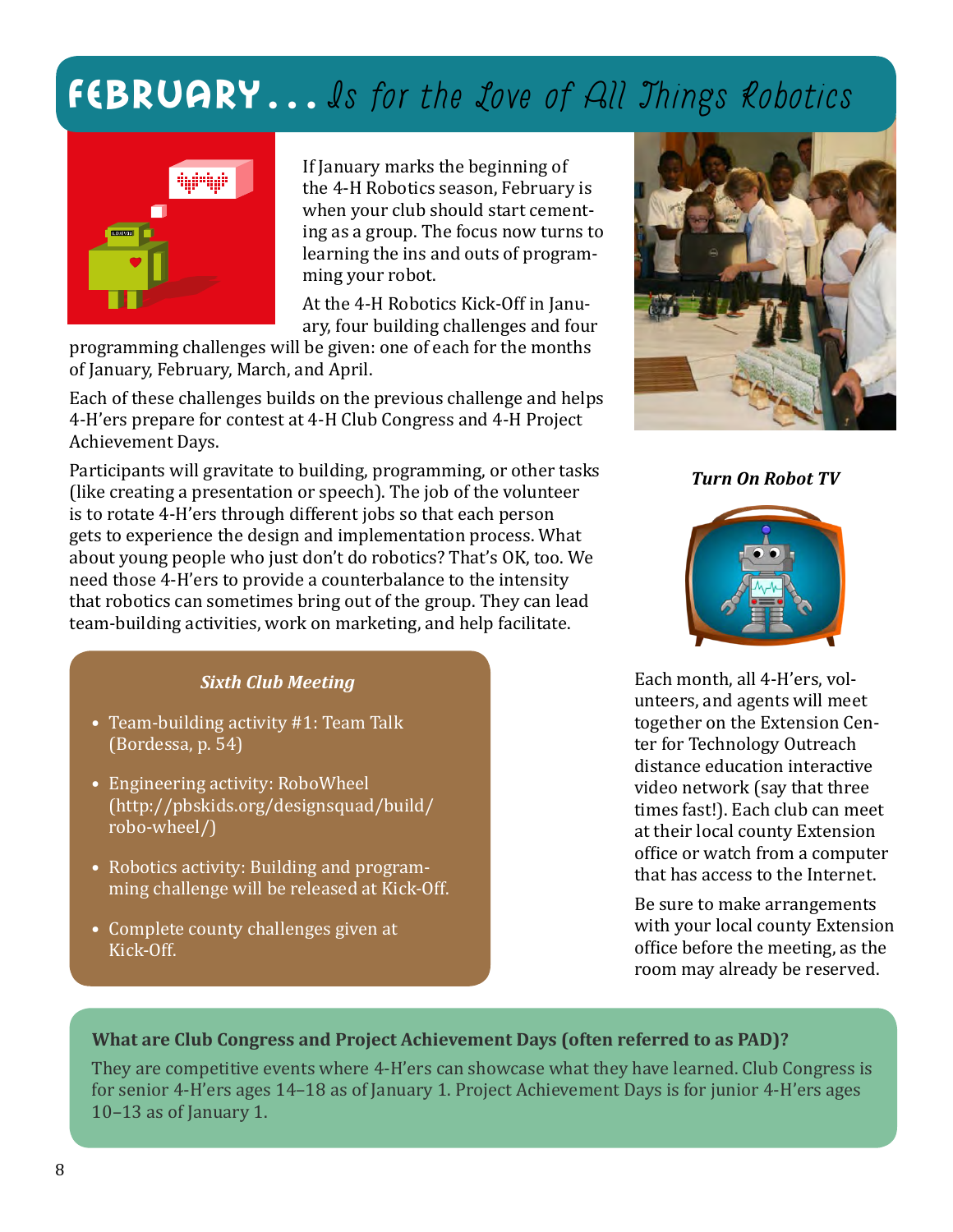### MARCh ... Is for the great Reveal!



In March, 4-H'ers are starting to separate into different groups. There are participants who only want to program or only want to build. As the volunteer, your job is to make sure each young person is valued for his or her contribution. Hopefully, at this point, they have learned how to work with and respect one another.

Also, 4-H'ers and volunteers may start running into difficulties programming. Programming is often, according to 4-H'ers, the "least fun part." This is because the robot doesn't do what they want it to do; it does what they tell it to do! This can be incredibly frustrating to young programmers.

As the volunteer, your job is to guide 4-H'ers through setbacks and failures. Have them draw out the challenge and write out the programming code before working on the computer. This forces them to think it through instead of just hitting buttons and becoming frustrated.

#### *Seventh Club Meeting*

- Go on a field trip, meet an engineer, do something outside of your normal club time together.
- Team-building activity #1: Build a Road (Bordessa, p. 153)
- Engineering activity: Build a paper table that can hold a heavy book and support your snacks! (http://pbskids.org/ designsquad/parentseducators/ resources/paper\_table.html)
- Building and programming challenge to be given at Kick-Off
- Team-building activity #2: Questions & Answers (Bordessa, p. 59)
- Snacks: Trail mix bots



• Attend the Great Reveal! Sign up with your Extension agent.



This is an example of one of the contest mats for Project Achievement Days. Contestants have to solve for robotics challenges and deliver an oral presentation.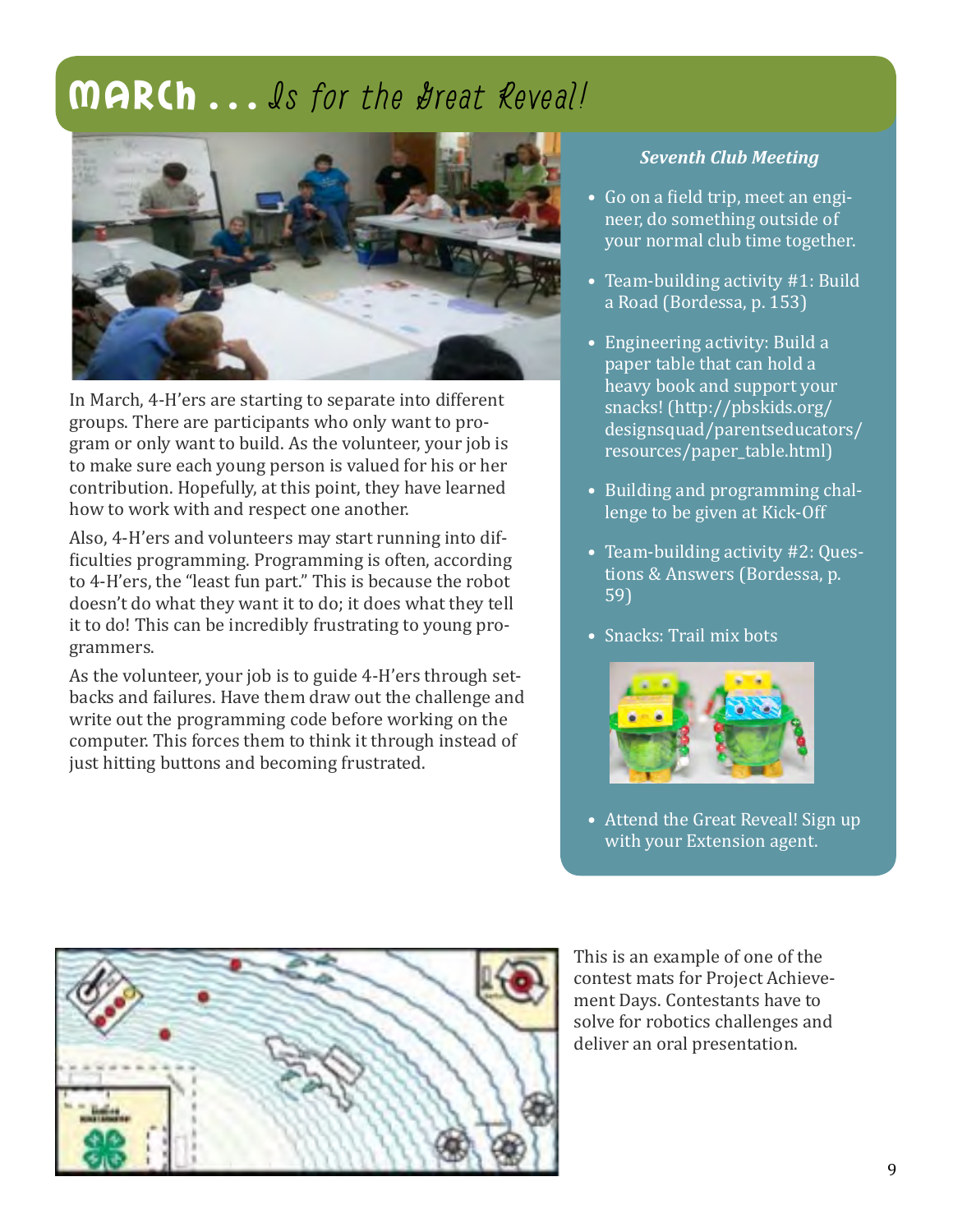# APRIL ... Is for Preparing!

Your team has the contest mat and 4-H'ers are vigorously (if not argumentatively) debating how they will complete all of the challenges on the contest mat. The presentation component is an afterthought, as is the PowerPoint or video that accompanies the oral presentation. The focus is entirely on solving the challenges on the contest mat.

Most 4-H'ers forget that 50 percent of the overall score in the 4-H Robotics contest depends on their oral presentation. As a volunteer, your job is to help them manage time. Whether this means dividing up into teams, helping them outline what needs to be done, or scheduling extra sessions, it is important for them to stay focused on the end result and not get lost in small details.

They need to understand that there are more challenges on the mat than they can meet in the designated time. They must selectively choose what they can accomplish to gain points, while avoiding those things that cause them to incur penalty points.

Most of the time, the team with the best strategy is the team that wins the competition because the team has a goal and a plan to execute that goal.



As 4-H'ers prepare for competition, they need help learning how to deal with stress. Team-building activities should be physical in nature so that they can release pent up energy and stress. If possible, get them outside and moving to help them clear the stress and think more clearly.





Use a resource such as *Nature in a Nutshell for Kids* by Jean Potter for outdoor ideas.

If things are getting tense while 4-H'ers are discussing contest strategy, make them sing to each other instead. You can't be too serious singing

the programming code back and forth to the tune of "Twinkle, Twinkle, Little Star." It's just silly.

> Life is a joy; learning should be, too. Don't lose sight of that.

#### *Eighth Club Meeting*

- Team-building activity #1: Remove Your Shoes (Bordessa, p.162)
- Engineering activity: Robot Basketball (http://www.tryengineering.org/lessons/ robotbasketball.pdf)
- Prep for contest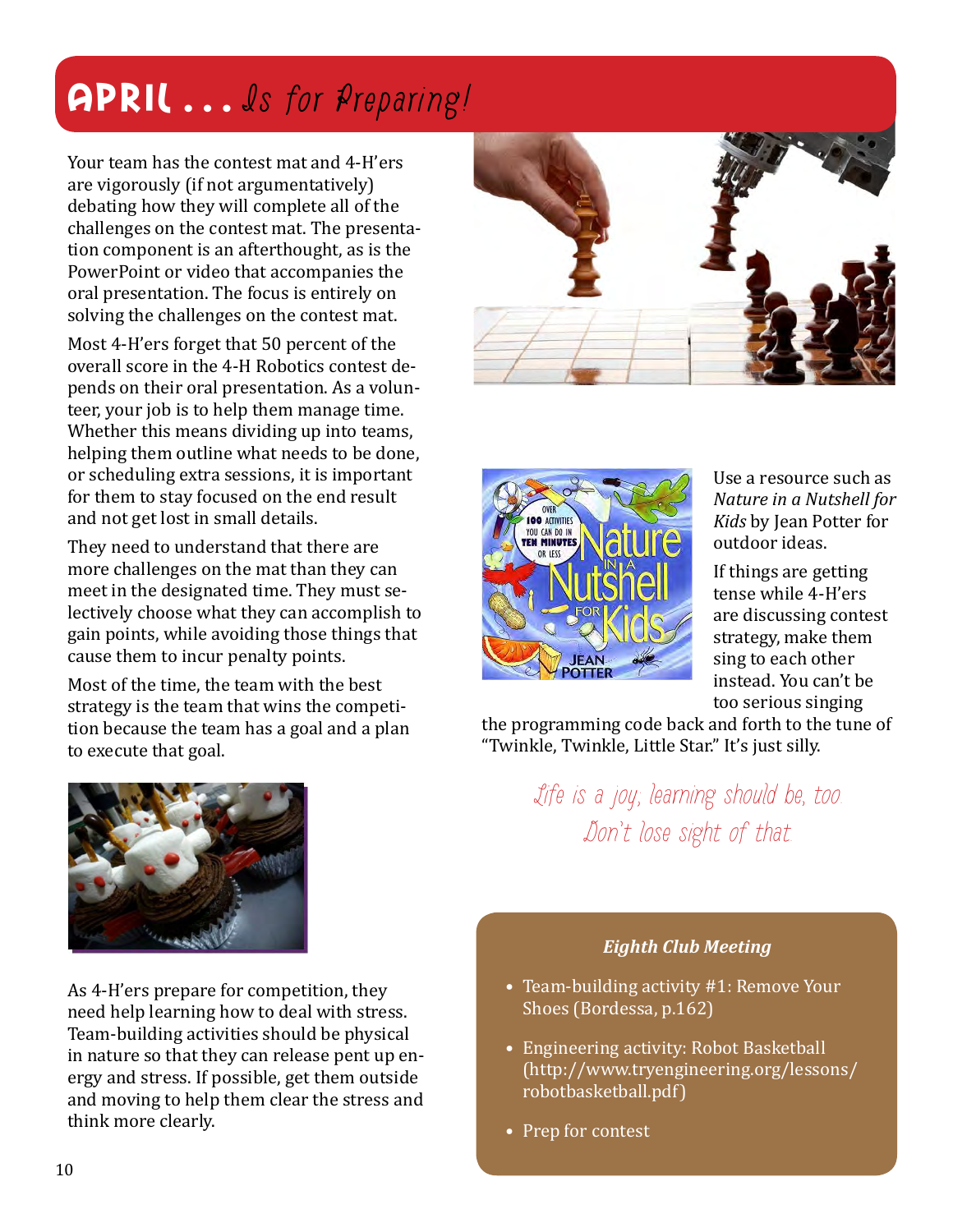### May…Is for Club Congress!

Edwin Way Teale once said, "The world's favorite season is the spring. All things seem possible in May," and, while that is certainly true, it is warp-speed-ahead for those 4-H'ers participating in the robotics contest.

They are finishing up school and state testing, which generally overlaps contest prep time and, for some students, Club Congress itself. Squeezing in time for practice can be difficult. Most



volunteers find it difficult to balance prepping both the junior 4-H'ers and senior 4-H'ers at the same time. In the weeks leading up to the contest, the seniors are probably focused and meeting multiple times a week.

As the volunteer, your job is to make sure they are registered for Club Congress with the Extension agent. If they aren't registered by the deadline, they can't compete. They must compete in a team of three to four 4-H'ers. Often, volunteers say that there just isn't enough interest for a team of three to four. There is always a 4-H'er who can work on the presentation, help create the video, or assist the team in other ways. Not everyone on the team has to be robotics-driven, but everyone must contribute something to the team.

Take frequent breaks while prepping for Club Congress, and try to get the team away from the robot for at least one fun activity. This activity should be a time for 4-H'ers to enjoy their camaraderie and relax before the big event. As much as we love robotics, 4-H is also about teaching young people how to thrive as adults. Learning how to handle stress and pressure in a positive manner is part of the learning process.

#### *Ninth Club Meeting*

- Register for Club Congress
- Fill out forms (Code of Conduct and Health)
- Save presentation to external hard drive
- Make sure presentation will play on another computer
- Bring batteries and chargers
- Have fun!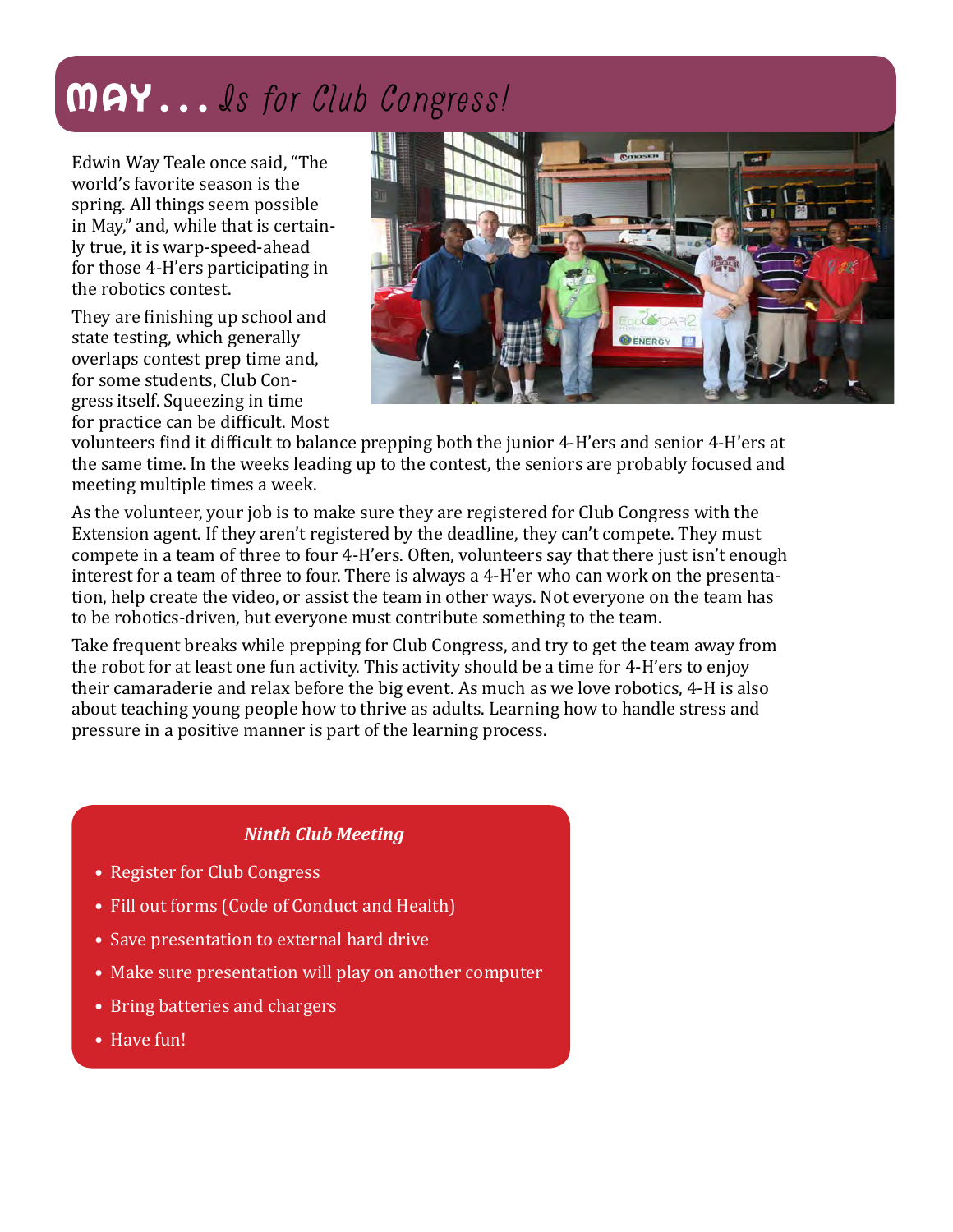### JUNE... Is for Project Achievement Days!

June is when junior 4-H'ers (ages 10–13 as of January 1) can compete against other counties in their district. This competition is called Project Achievement Days, and it is a chance for 4-H'ers to showcase all of the work they have put into their 4-H projects. There are competitions in the morning and the afternoon, with a break for lunch.

Morning competitions are usually visual presentations. For example, in the computer contest, participants give a 3- to 5-minute presentation on a technology-related topic. Afternoon competitions are usually judging competitions (for example, the robotics contest). 4-H'ers are not required to do both, but it is a good opportunity for them to practice their presentation skills.

Traditionally, the robotics competition starts immediately after lunch. Teams are assigned a time slot for their presentation, practice round, and scored rounds. Each team gets two scored rounds.

As a volunteer, your job is to keep the 4-H'ers focused on the positive and to treat the entire event as a learning opportunity. Volunteers are also responsible for cheering, singing, or other silliness that helps to keep the stress levels down.



Lee County volunteer Neil Monaghan keeps his team loose for competition by employing his secret weapon—fun!

*Tips for Having Fun at Project Achievement Days*

- Go early and find the location for the general assembly, lunch, and contests.
- Pack snacks and drinks if you plan on working through the morning contests.
- Set up a robotic booth and tell other 4-H'ers what you do in your club.
- Use trees, buildings, and benches to create silly group photos that you can put in your club record book!
- See who can collect the most cities in Mississippi from fellow 4-H'ers.
- Ask your 4-H agent to sing or dance at Sharethe-Fun.

Why do 4-H'ers get stressed before and during competition? For many, it is their first competitive event. Even if it's not their first event, it may be the first one with a robot that doesn't always do what they want. Also, participants have to give a presentation on a selected topic dealing with robotics. Most 4-H'ers prefer just working with the robot and leave the presentation until the night before. This is why it is a good idea to have a variety of young people on the team.

Parents and other volunteers also play a key role in keeping stress levels to a minimum. At this point, you have done all the coaching you can do. Your job now is to be the guide. Make sure they break for lunch, and make sure they take a break from last-minute preparations. Let them work the contest mat and presentation on their own, but be there if they need help working through a last-minute change or if they need encouragement to be flexible (letting another team go first, dropping the robot, etc.).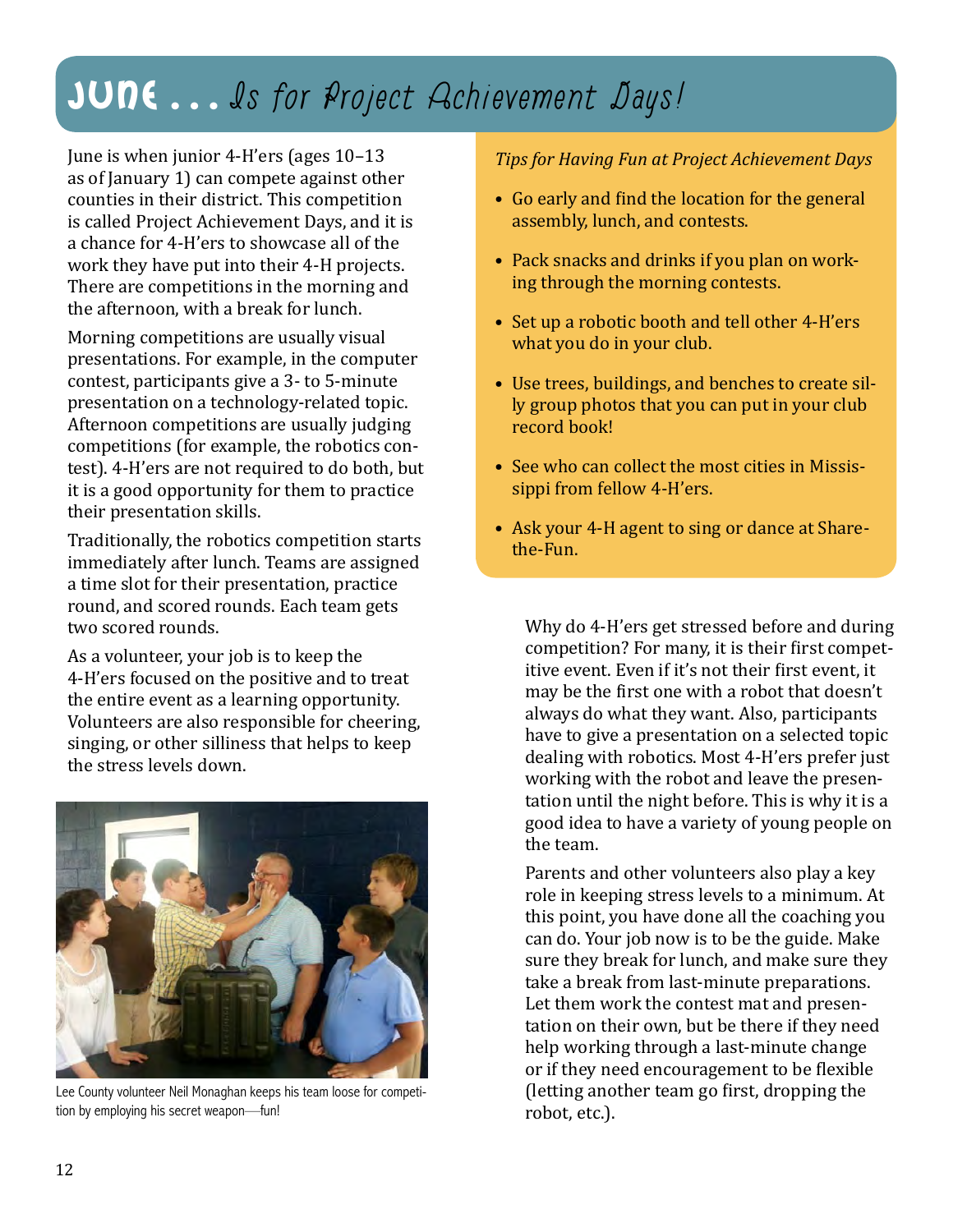# JULY... Is for Hosting a Camp!

July is a tough time to get your 4-H'ers together to do anything as everyone is on vacation or at the grandparents' house! If time permits, consider having your group host a robotics mini-camp for those



in your community. You and the Extension agent will be the lead instructors for the camp. However, you can assign 4-H'ers different teaching roles and make them camp counselors with certain responsibilities.

The key to hosting a camp is to keep it short and as simple as possible. Most young people can spend only 2–3 hours a day building and programming the robot. Periodic breaks are needed. This could mean making the camp a half-day camp, limiting the number of participants, and recruiting enough robotics young people and volunteers to help.

A good ratio is one robot and laptop to every two campers. This isn't always possible, but it does generate the best results. Camp curriculum is available upon request, or your club can create its own to meet specific needs in the county. Most counties report that the success of the camp is heavily dependent on how involved 4-H youth club members are in the planning, development, and implementation of the camp. This is an excellent opportunity for them to work through the experiential model of 4-H learning.

#### *A typical camp day should consist of these activities:*

| $8 - 8:15$ am      | Sign in and go over camp rules                                                                                                                      |
|--------------------|-----------------------------------------------------------------------------------------------------------------------------------------------------|
| $8:15 - 8:20$ am   | 4-H Pledge                                                                                                                                          |
| $8:20 - 8:30$ am   | Team-building activity                                                                                                                              |
| $8:30-10$ am       | Robot building or programming (you could<br>have the robots pre-built to focus on the more<br>difficult aspect of programming)                      |
| $10 - 10:15$ am    | Snack break                                                                                                                                         |
| $10:15 - 10:45$ am | Creative activity or hands-on lesson from<br>Junk Drawer Robotics (create something they<br>can take home to demonstrate what they have<br>learned) |
| $10:45 - 11:50$ am | Robot building or programming                                                                                                                       |
| 11:50 am $-12$ pm  | Clean up and dismiss for the day                                                                                                                    |

#### *Hosting a Robotics Camp*

- Discuss with your Extension agent and set a tentative date.
- Request additional robotics kits through your Extension agent.
- Decide on a location.
- Determine the number of campers allowed.
- Outline the curriculum and schedule with club members. What are the goals for the camp?
- Recruit necessary volunteers.
- Give 4-H youth counselors a chance to practice their part in the camp.
- Send out emails, flyers, or other publicity about the camp.
- Have campers sign up with the Extension agent.
- Email 4-H code of conduct and 4-H member forms to campers. These should be filled out before camp starts.
- Gather supplies and/or donations and organize by lesson.
- Plan on having fun!
- Contact local media to do a feature story.
- Conduct an end-of-camp evaluation.



Image from University of Minnesota Extension 4-H (http://www. extension.umn.edu/source/winter-2013/4-h-prepares-youth-tolead-and-succeed/). Adapted from D.A. Kolb, 1984.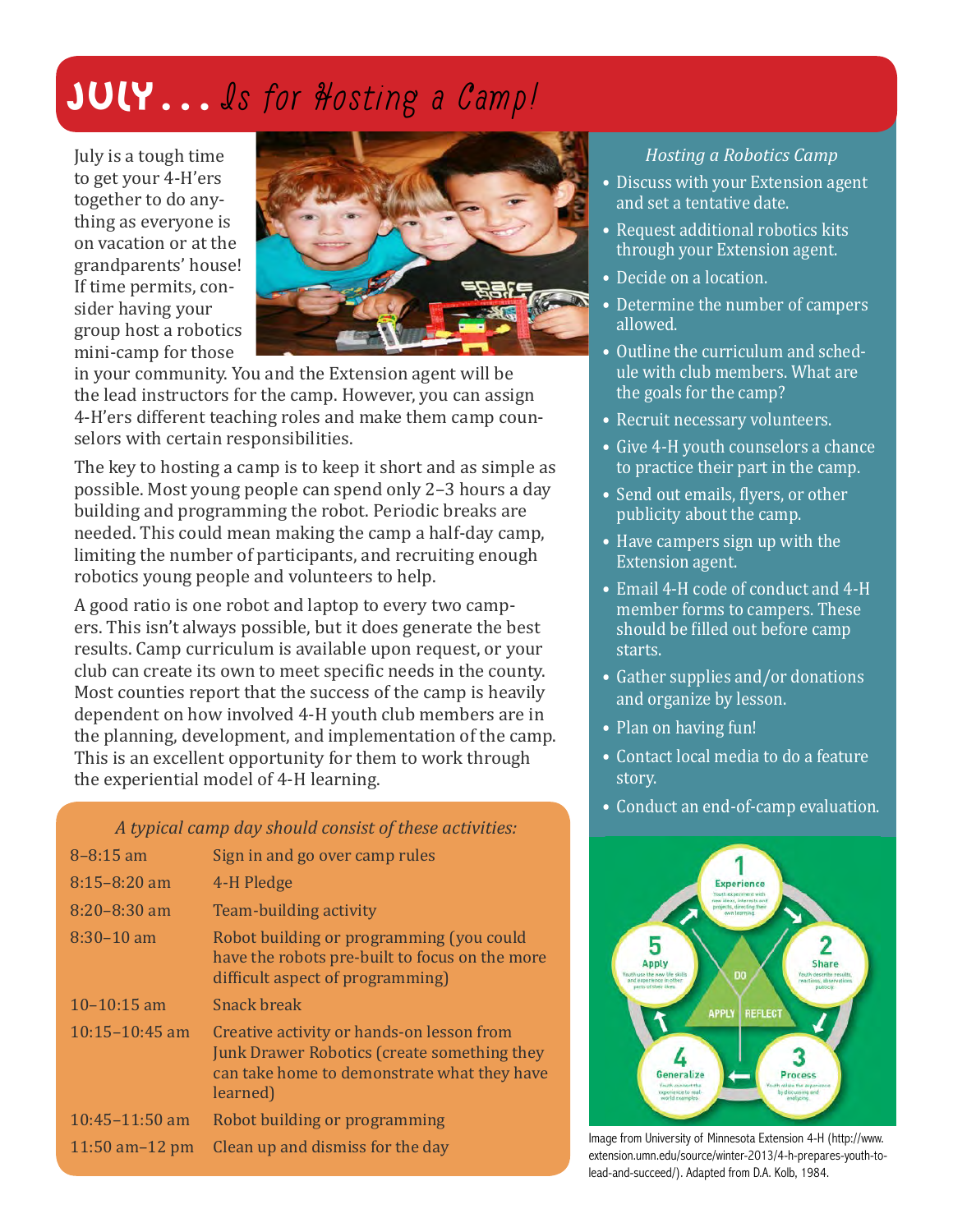### AUGUST... Is for New Beginnings!

It's back-to-school time and everyone is busy trying to get into a daily school routine. This might be a fun opportunity to ask for help from a Family Nutrition Program or Family and Consumer Sciences Extension agent. Why not ask them to help you come up with a demonstration of a delicious and healthy robotics-themed lunch box?

Set up a demonstration at the school's open house or PTA meeting. A local grocery store might even allow you to do a demonstration on a Saturday. This is a great opportunity to showcase other educational programs the Extension Service offers. For example, do you know how many germs are in a child's lunchbox? Yuck! Packing healthy lunches is important for any future robotineer!

August is also a good time to host a robotics open house with hands-on demonstrations for interested young people. Ask if you can pass out flyers at the school for an after-school meeting, or visit local homeschool groups to arrange a Robotics Showcase. Again, this is an excellent opportunity for 4-H'ers already in your club to take a leadership role.

Be aware, however, that as new youth come into the club, they will be looking for a place to belong and a place where their contributions are valued. How will you and your club members include them in the club?

#### *Here are a few ideas for welcoming new members:*

- Team them up with an older member who can be their mentor.
- Have someone from the group write them a note after the first meeting.
- Introduce them to other club members by name.
- Use a team-building exercise that is designed to help young people get to know each other.
- Give them a schedule, and explain what happens next and how they can contribute.



Robots for lunch are a fun and healthy way to encourage your child's potential.

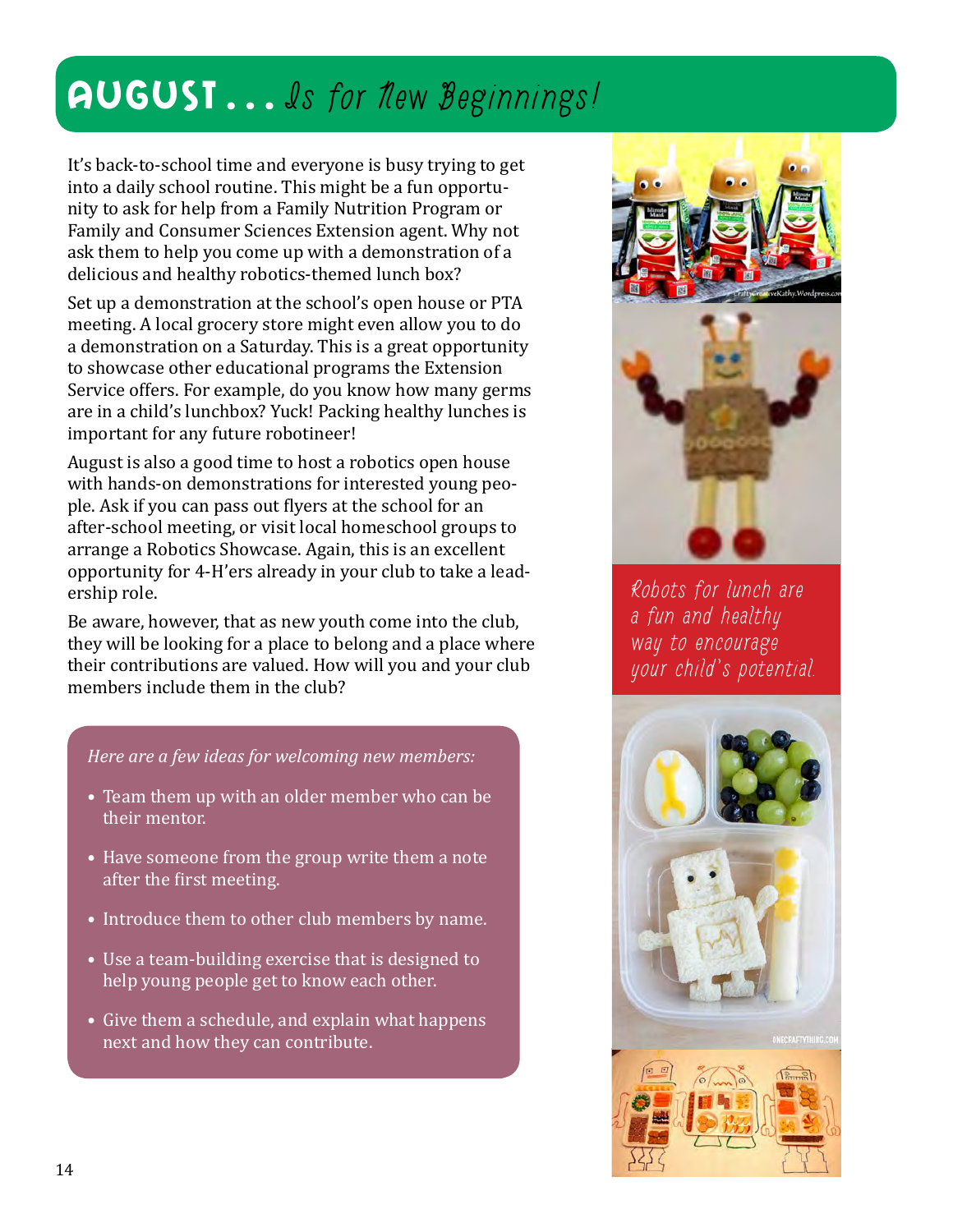# References

Bordessa, K. (2006). Team Challenges: 170+ Group Activities. Chicago, IL: Zephyr Press.

Mahacek, R. L., Worker, S. M., & Mahacek, A. (2011). Junk Drawer Robotics. National 4-H Council.

Potter, J. (1995). Nature in a Nutshell: Over 100 Activities You Can Do in Ten Minutes or Less. New York: Wiley.

Rhodes, F. (2008). The LEGO MINDSTORMS NXT Zoo!: An Unofficial, Kid-Friendly Guide to Building Robotics Animals with the LEGO MINDSTORMS NXT. San Francisco: No Starch Press.

Rhodes, F. (2009). Robots Alive! Endangered Species: LEGO MINDSOTRMS NXT.

Rhodes, F. (2010). NXT One-Kit Creatures: Five Designs for the LEGO MINDSTORMS NXT 1.0 or NXT 2.0.

# **WEBSITES**

Oskay, W. (2007). Circuitry Snacks. Retrieved from: www.evilmadscientist.com/2007/circuitry-snacks/

Rhodes, F. The NXT Zoo: LEGO MINDSTORMS NXT Robotic Animals. Retrieved from: http:// nxtzoo.com/

Parker, D. (2012). Fun Projects for your LEGO MINDSTORMS NXT! Retrieved from: www.nxtprograms. com

Design Squad, WGBH Educational Foundation. (2009). Electronic Highway. Retrieved from: http:// pbskids.org/designsquad/parentseducators/resources/electric\_highway.html

Design Squad Nation, WGBH Educational Foundation. (2012). Robo Wheel. Retrieved from: http:// pbskids.org/designsquad/build/robo-wheel/

Design Squad, WGBH Educational Foundation. (2008). Paper Table. Retrieved from: http:// pbskids.org/ designsquad/parentseducators/resources/paper\_table.html

Try Engineering. The Institute of Electrical and Electronics Engineers. Robot Basketball. Retrieved from: http://www.tryengineering.org/lessons/robotbasketball.pdf